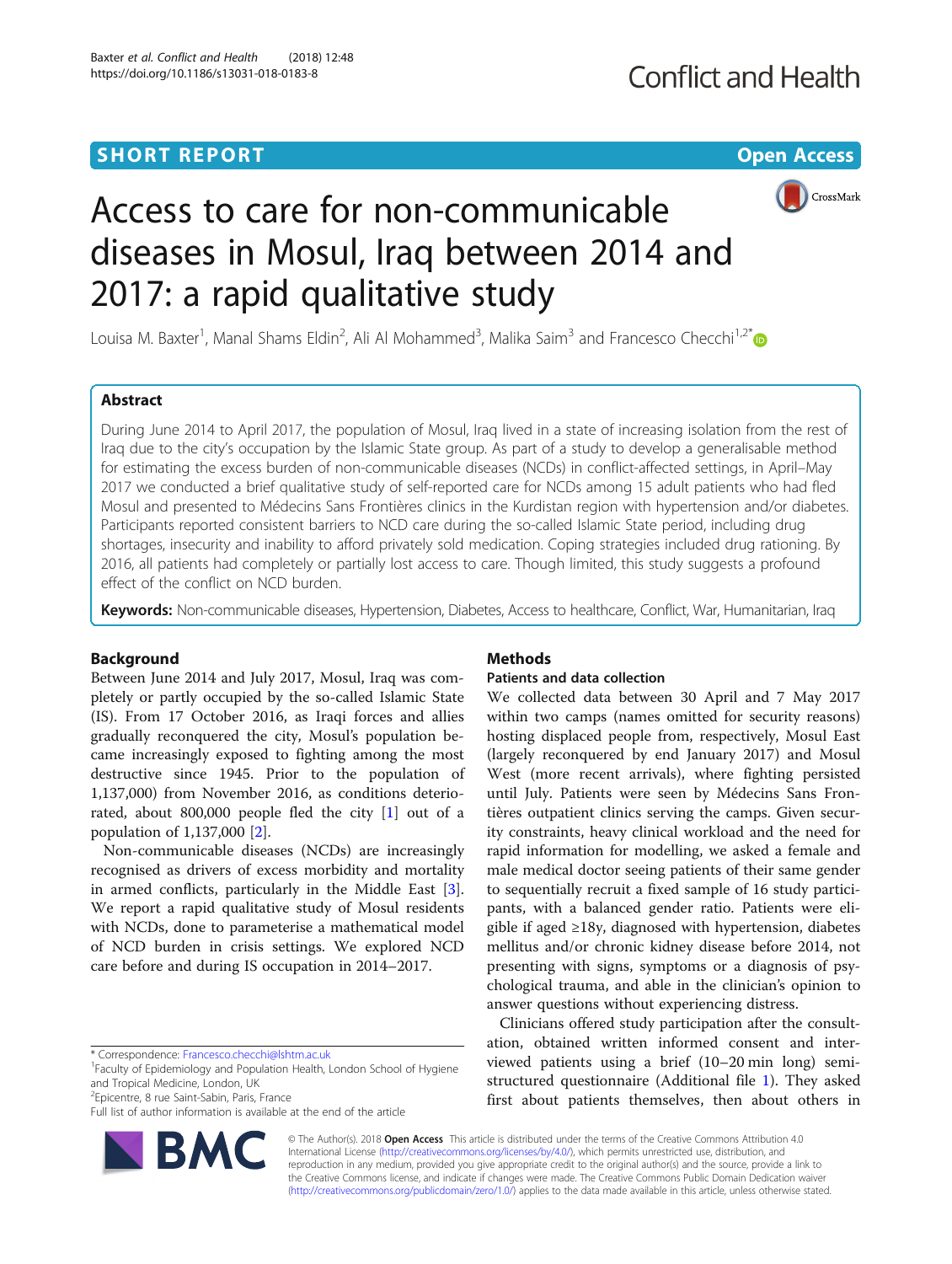Mosul with their medical condition, inquiring about year-on-year changes. Extensive notes were taken in Arabic during each interview and a bilingual staff member translated them into English.

## Analysis

A framework approach was used to summarise interviews into key themes and sub-themes, while considering evidence on events in Mosul from available public sources. Themes were then mapped onto O'Donnell's (2007) four dimensions of access, namely availability, geographic accessibility, affordability and acceptability [[4\]](#page-3-0) (Additional file [1\)](#page-3-0). Access to care has been conceptualized in various ways, with service utilisation or 'realised access' often used as a surrogate of 'true access' [[5\]](#page-3-0).

We used content analysis to identify the key themes. Firstly, we summarised interviews to theorise about the factors that impacted NCD care. This created a set of initial codes that represented descriptive characteristics of NCD care, e.g. rationing treatment. Secondly, we developed conceptual codes that represented potential causal factors that might impact care.

## Results and discussion

Fifteen patients were recruited (Table 1). The most common NCD was diabetes (12 patients); of three patients using insulin, one identified as having type 1 diabetes. Nine patients had hypertension and six patients had both NCDs. All patients had left Mosul between October 2016 and March 2017.

## Accessibility of services

Figure [1](#page-2-0) shows self-reported access to NCD care (full access implies that the patient did not mention any disruption). Before 2014, all patients reported having had access to treatment and follow up. Seven reported receiving care from both the public (government hospitals, primary care clinics, pharmacies) and the private sector, six from the public sector only and three from private sources only.

All patients reported that their access to services had deteriorated during the occupation period, with many reporting no access whatsoever. The period 2016 to 2017 saw the worst access. By March 2017 only one patient (living on a farm outside Mosul) reported undisrupted care. All respondents commented that their care had now resumed at the MSF clinic.

| Table 1 Participant characteristics |
|-------------------------------------|
|-------------------------------------|

The most frequently mentioned access barriers were cost ( $n = 15$ ) and availability of drugs and clinical care  $(n = 15)$ , followed by insecurity  $(n = 7)$  and transportation issues ( $n = 5$ ). By early 2017, all patients were using the private sector instead of, or to supplement government services. The main reason given for this was limited drug availability in government facilities. One respondent commented that after 2014 "[the] only good access was at private hospitals or pharmacies because at government hospitals (there was) no treatment left"; another reported that the healthcare situation deteriorated as "the private pharmacies were slowly closing." One patient noted a reason for reduced access was that hospitals were only seeing emergency cases. Security barriers mentioned included road closures, inability to pass through areas of the city controlled by the Islamic State, fear of attacks and roadside bombings.

Patients did not report suffering adverse events following treatment interruption, but one stated that her father had died due to complications of hypertension and ischaemic heart disease, while another reported a friend's death from diabetes complications; respondents attributed both these deaths to problems with accessibility of healthcare.

## Availability of services

The commonest reported cause of NCD treatment interruption was inability to procure drugs. While drug availability diminished in both public and private sectors, the impact was greater in government clinics. Five patients rationed their drugs due to shortages and high cost, and two reported using only herbal medication for the last six months due to supply problems. Insulin availability appeared particularly affected in both public and private sectors. One patient reported that by 2015, government clinics were only prescribing sufficient insulin for ten days at a time; patients would then need to seek a repeat prescription. Four patients alluded to the absence of clinical staff in the public and private sector, and that this was worse in government facilities.

## Affordability of services

Before 2014, only one patient mentioned user fees in the public sector and noted that these were small and seemingly unrelated to diagnosis or services required. Most patients using the private sector did so primarily to buy medication: one patient stated that the drugs (anti-hypertensives and

| Male $(n = 8)$ | Female $(n = 7)$ | Total ( $N = 15$ ) |  |
|----------------|------------------|--------------------|--|
|                |                  |                    |  |
|                |                  |                    |  |
|                |                  |                    |  |
|                |                  |                    |  |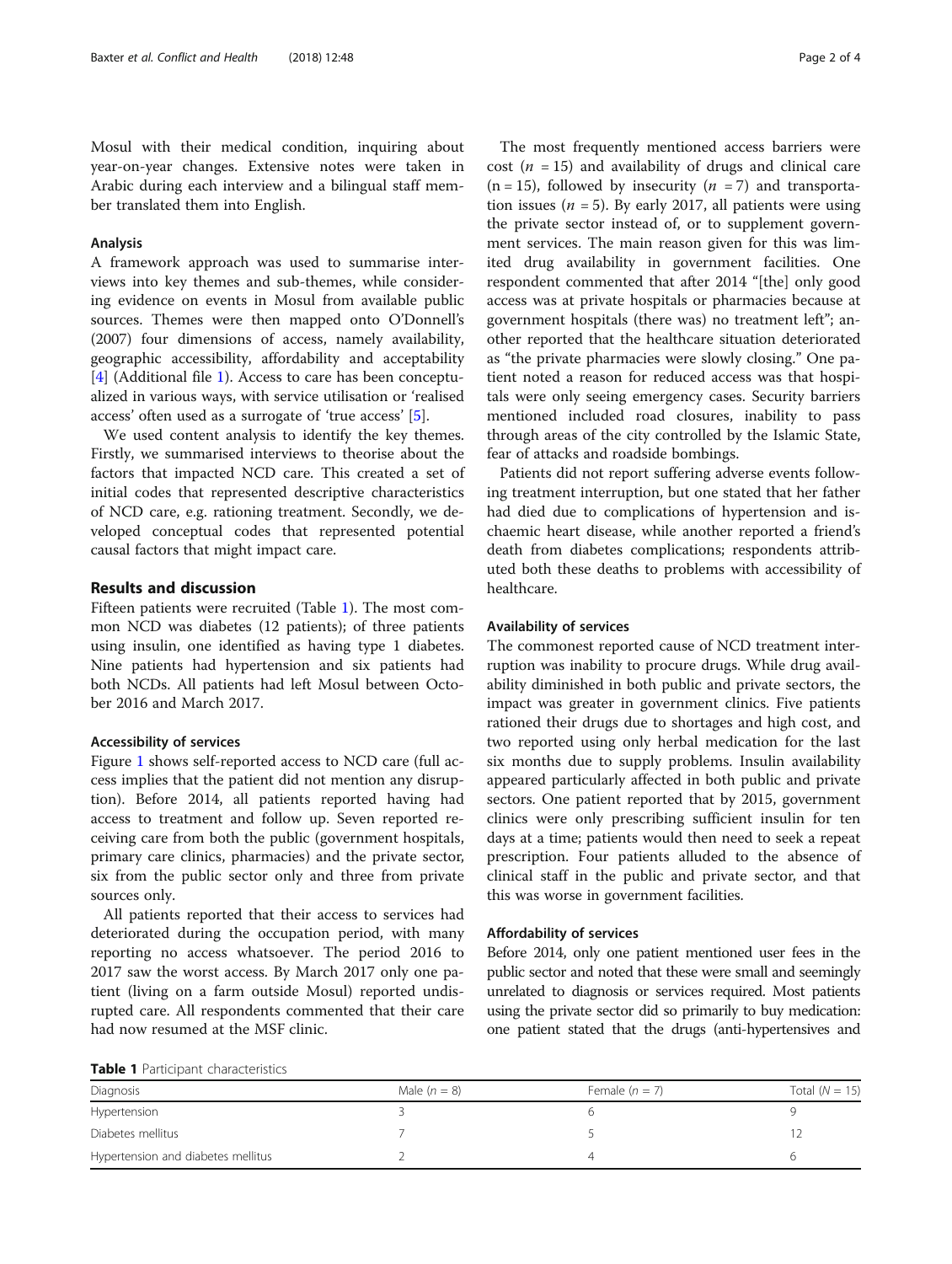<span id="page-2-0"></span>

statins) required were not available in the public sector; however, it is unclear if for the others private care-seeking reflected drug unavailability or preference, e.g. for branded medicines. Two of the three patients using insulin said they purchased it from private sources.

After 2014, drug affordability diminished in both sectors and three patients mentioned that drugs and services that had been free prior to 2014 were now only available for a fee, one patient noting that government services were available "only if you had friends" working there. Four patients reported having to stop treatment due inability to purchase medications, and another sold his furniture, home and motorbikes to pay for care. Two patients explicitly mentioned differential access to care according to wealth; one noted that "everyone was facing the same issues for sure, those who had a house were better for sure".

## Acceptability of services

One patient reported that managing her NCDs became less important to her as insecurity worsened: "There was war and shells and bombing so we didn't even know what to do and never cared for our health, we just wanted to stay alive". This may indicate that in some cases, even when services were available, patients were less likely to use them given overriding safety concerns. They may have adopted a health belief model that made chronic disease management less worthwhile and going without care acceptable given the larger existential threat. Only two patients discussed lifestyle modifications for their illness: both reported being unable to do this during the conflict. Five patients stated that stress made their illness difficult to control.

Most comments on clinical staff concerned non-availability rather than issues around relationships; however, one respondent did note that a reason she stopped attending the government clinic was increased staff rudeness and "aggressiveness".

## Study limitations

A limitation of our study is the small sample size. Although in qualitative studies sample adequacy may be a

more useful metric than sample size, further themes could have emerged in a more representative sample. Moreover, our non-stratified age sampling may affect generalisability. Although we found consistent themes across ages and genders, broader sampling would have been needed to fully illuminate barriers and facilitators for NCD care. We did not collect patients' ages and as such responses may not represent the experience of older or younger NCD patients. Moreover, our sample does not provide a robust estimate of population coverage of NCD care.

A further limitation is that only patients able to access MSF clinics were recruited, There may be differences between these patients and those who do not access this care. Patients were recruited from only two sites displaced patients elsewhere may have had a different care experience. Generally, patients from Mosul West would have experienced a more prolonged and severe siege, with extensive damage to health services due to dense urban layout and a change in military tactics.

The use of physicians to both provide care for and interview patients may have affected how patients reported services, particularly their current care. Self-reporting itself may also introduce bias due to challenges with recall.

The study only collected data from patients with diabetes or hypertension; while this may have reflected convenience of recruitment, it is likely that these NCDs were the most prevalent among presenting patients. It seems likely that disruption of services and drug supply would have affected other NCDs in a similar way, though patients with other conditions, e.g. chronic obstructive pulmonary disease and chronic kidney disease may have had a higher risk of death if unable to access regular therapy such as dialysis or oxygen, and may therefore have been less likely to either escape Mosul alive, or present as outpatients.

## Conclusions

Whilst small, our study contributes to increasing documentation of the health consequences of occupation and